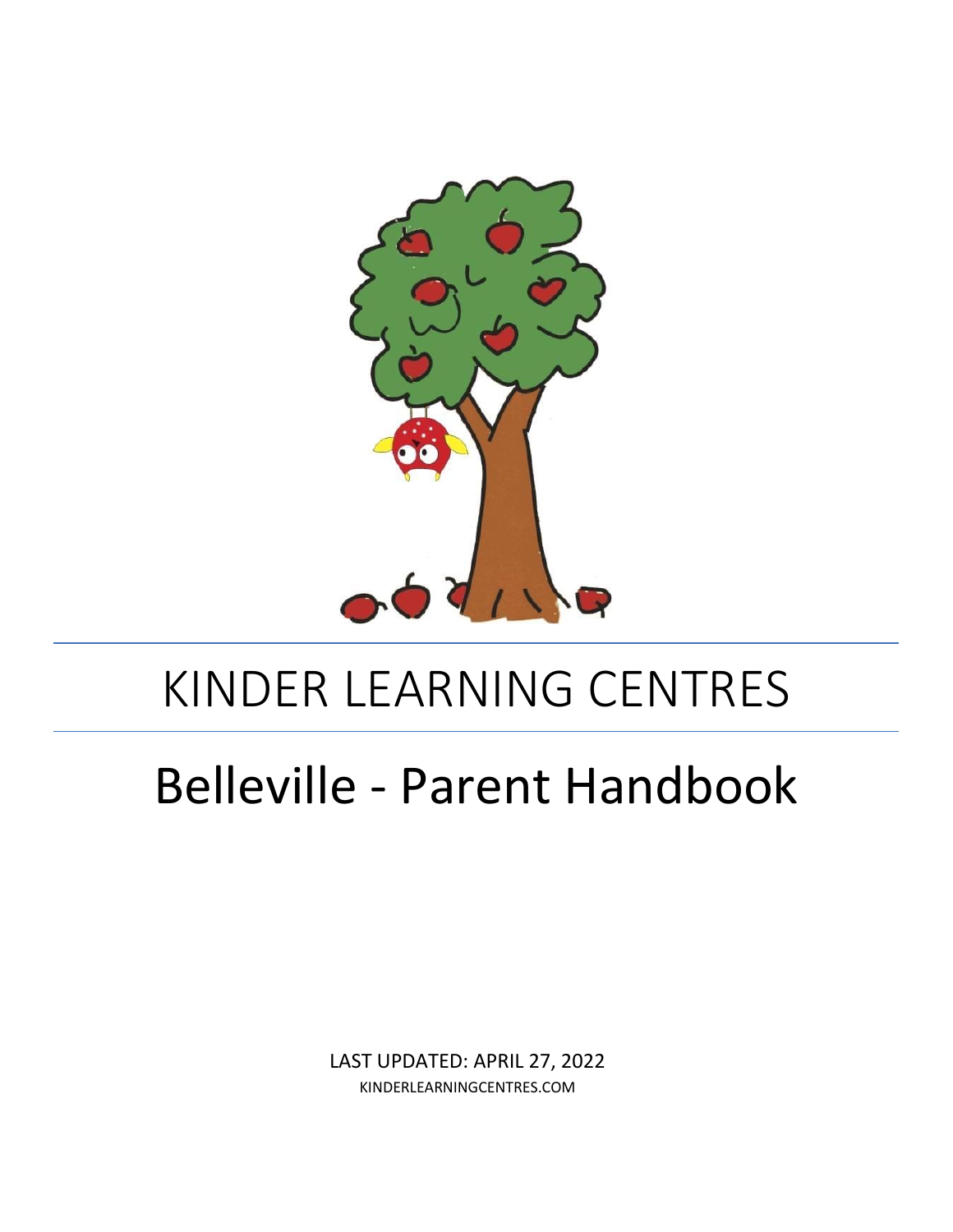# **Our Program Statement For Quality Childcare**

At Kinder Learning Centres, each child is respected as a unique individual, we view each child as being competent, capable, curious and rich in potential. We offer high quality designed classrooms to allow the children to reach their full potentials in areas of exploring, learning and growing!

**How Does Learning Happen**? Ontario's Pedagogy for the Early Years is a professional learning resource guide about learning through relationships for those working with young children and families. It is intended to support pedagogy and curriculum/program development in early year's programs. Pedagogy is "the understanding of how learning takes place and the philosophy and practices that support that learning". The pedagogical document, **How Does Learning Happen**?, helps educators focus on these interrelationships in the context of early years environments.

These are 4 important foundations for "**How does learning happen?**" listed below

- **Belonging**
- Well-being
- **Engagement**
- **Expression**

These foundations, or ways of being, are a vision for all children's future potential and a view of what they should experience each and every day. These four foundations apply regardless of age, ability, culture, language, geography, or setting. They are aligned with the kindergarten program. They are conditions that children naturally seek for themselves.

The Early Learning for Every Child Today (ELECT) is a Framework for Ontario Early Childhood Settings. This early learning framework sets out six principles to guide practice in early years settings. It also provides a continuum of development for children from birth to age eight. ELECT is recognized as a foundational document in the early years sector. It provides a shared language and common understanding of children's learning and development for early years professionals as they work together in various early childhood settings.

As childcare educators, we recognize that the most effective way for children to learn is through play. When children are provided with concrete, developmentally appropriate materials and activities, they use their senses to discover and experiment with all aspects of their world.

As Registered Early Childhood Educators, our role is to guide, nurture, discipline, facilitate and encourage children as they grow and learn. We ensure that children have opportunities to explore and develop their own interests at their own pace. These practices build children's self–esteem and self worth.

Everyday is a new learning adventure at Kinder for all of us  $\odot$ 

Yours in Quality Childcare,

Kinder Management team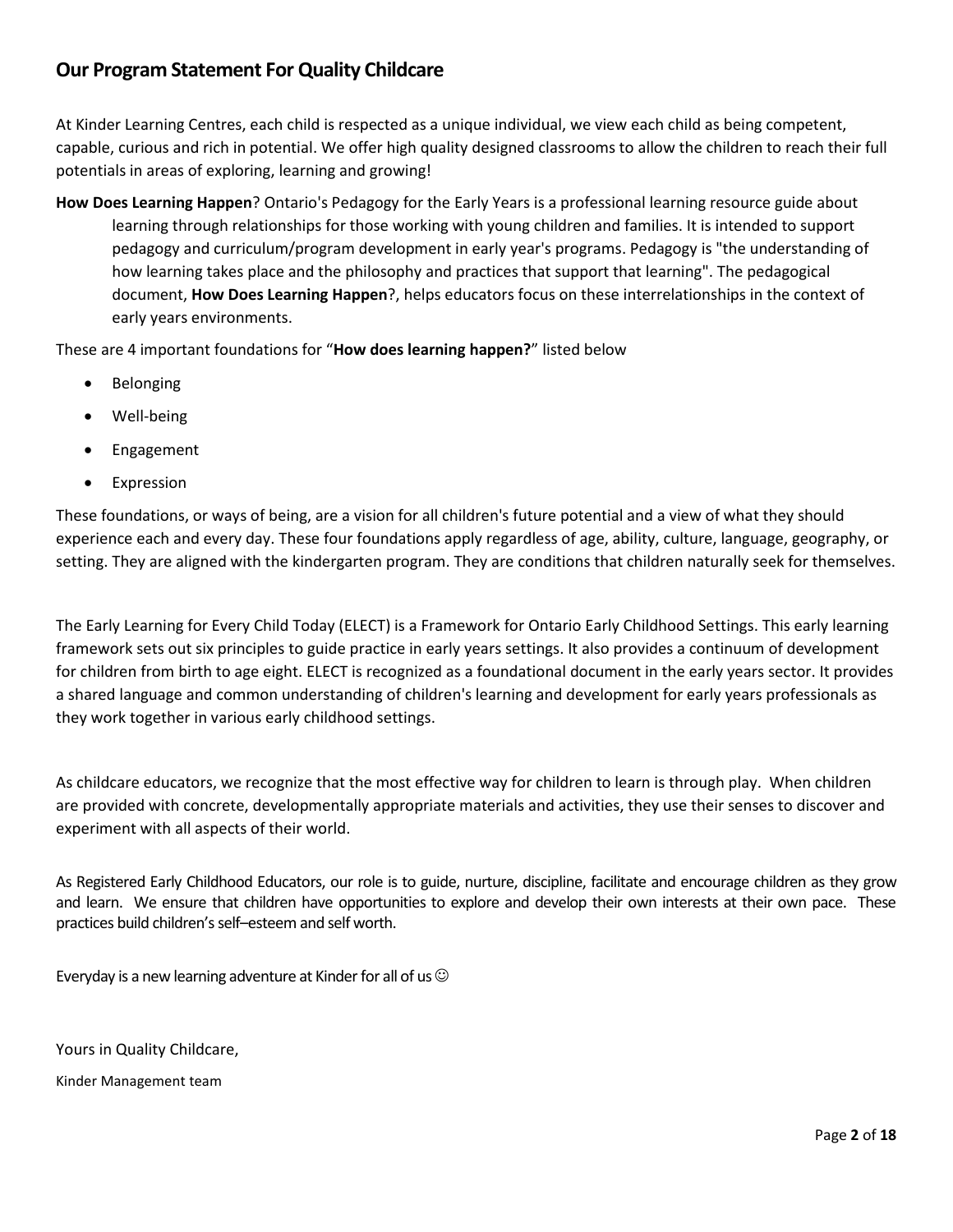# **Hours and Days of Operation**

The operating hours of the centres are:

#### **Monday thru to Friday – 6am to 6pm - 12 months a year**

Children function best when they maintain a consistent and familiar routine; therefore, we suggest that parents adhere as much as possible to a regular schedule of arrival and departure to provide stability in each child's routine.

#### **Schedule For Closures**

The centre will be closed on all statutory holidays including; New Years Day, Family Day, Good Friday, Easter Monday, Victoria Day, Canada Day, Civic Holiday, Labour Day, Thanksgiving Day, Christmas Day and Boxing Day. In addition, the centre closes at 2:30pm on Christmas Eve and New Years Eve. There may be times where due to unforeseeable circumstances or inclement weather, the centre is forced to close. Should this situation arise, we will endeavour to inform parents at the earliest opportunity. Parents will be asked to check the centre voicemail and/or Sandbox Parent App prior to coming in to drop off their child. As this situation would be out of our control, full fees would still be required for this day.

#### **Registration**

Kinder Learning Centre offers childcare for children from 0 months to 10 years old. You can start the online registration process by visiting our website at [kinderlearningcentres.com](http://www.kinderlearningcentres.com/) and clicking the online registration button. Once we have received your enrollment request, we will contact you and advise you of your next steps.

#### **Wait List**

At Kinder we try our best to accommodate most families who require childcare. There are times when our centre is at the maximum capacity and we cannot provide care at that time. Your information on the wait list is private and confidential and will not be shared with any other parties. If you wish to be placed on our waitlist for a future enrollment, you can specify that future date on the registration process above. Parents/Guardians on the wait list may call the centre periodically to check on the process of Kinder's enrolment. No fees are collected from families until there is a confirmed start date and all paperwork is filled out.

## **Enrolment**

When a childcare spot comes available the manager will reach out to the family on the top of the wait list and inquire if care is still needed. If the open position is full-time, we'll fill it will another full-time student. Part time parents on the top of the wait list are contacted and given the opportunity to take the full-time position. If they choose to decline, then the next name is contacted. Once a family accepts the position, we start the enrollment process.

**New Enrollments must be a minimum of 4 weeks.** Part-time enrollment must be a minimum of 2 recurring full days per week. Changes to existing enrollments including withdrawals must be a written request and approved by a manager 2 weeks prior to the change and all changes must occur on the 1<sup>st</sup> of the month.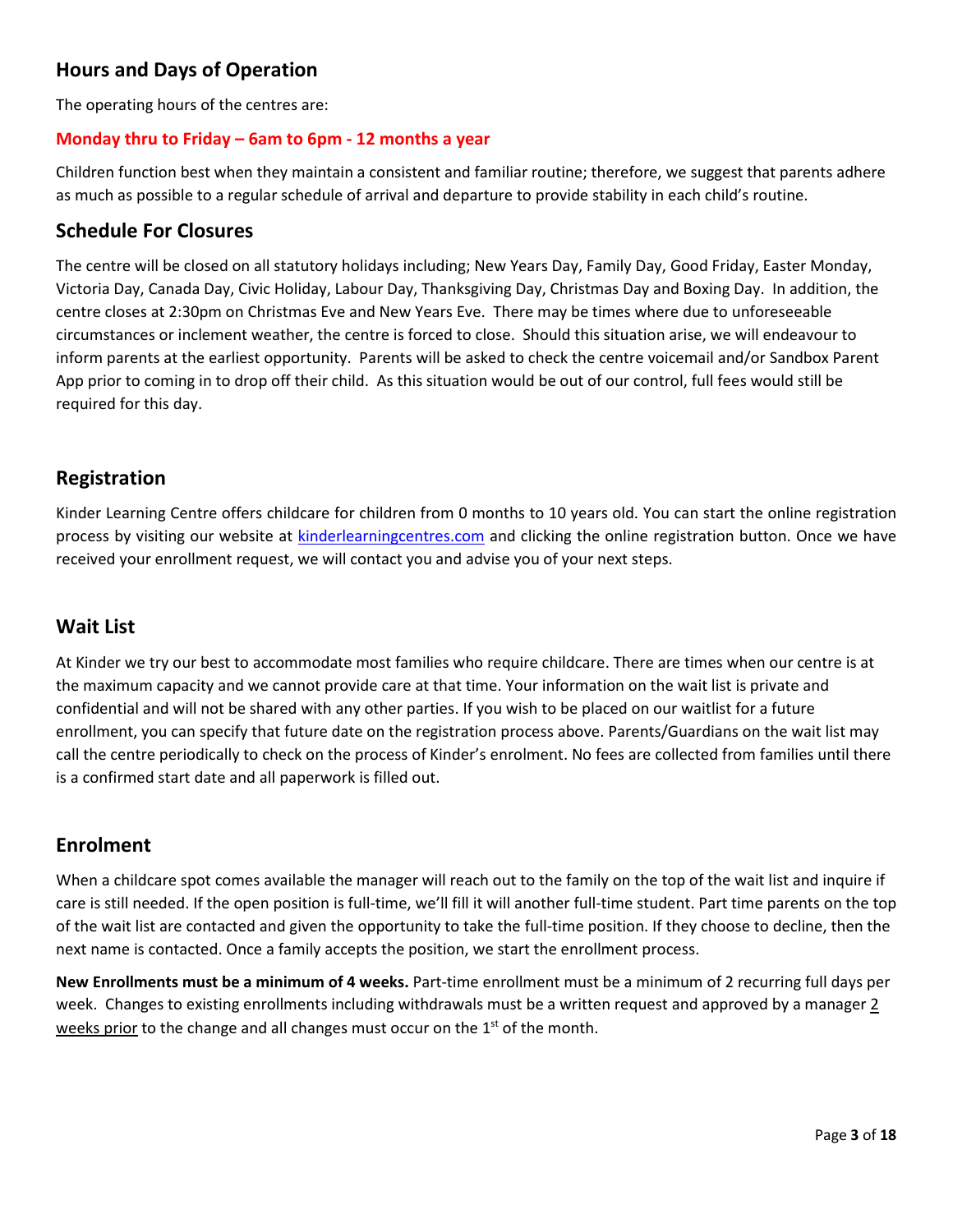The following must be completed prior to enrollment:

- Registration process is completed online.
- A confirmation phone call is made.
- A position is available and the family accepts that position.
- Medical forms and up to date immunization record are submitted online. Objection/exemption forms must be notarized (as of Aug 29, 2016)
- Registration fee paid via eTransfer\*.
- First month's fee paid via eTransfer\* or approved subsidy letter\*\*.
- EFT or Credit Card forms completed with payment information for all future payments.
- \* Cash or cheques are not accepted

\*\*Subsidy approval letter (if applicable). If you are in the process of acquiring subsidy, you will be required to pay full fees until we receive the letter at which time, we will review reimbursement.

All children's schedules are due the Thursday prior to the following week. If schedules are not handed it on time, it is possible that your days may not be accommodated.

#### **Notice Of Withdrawal or Downgrading Enrolment**

#### **Termination**

There may be times when we are unable to meet the needs of a child. Should such a situation arise, we reserve the right to terminate any contract of care.

#### **The following procedure will be followed:**

- 1. Behaviour is documented over a period of time by the program staff. Staff and parents communicate daily regarding the child's behaviour. Parents provide the centre with pertinent information that may help staff support the child's development.
- 2. The program staff submits a written formal report to the Supervisor.
- 3. The Supervisor and staff meet to discuss the concerns. Strategies are discussed, documented and then implemented. A trial period for the suggested strategies is established.
- 4. In completion of the trial period, the staff and the supervisor meet to discuss documented observations of behaviour and strategies implemented. If additional support is required, a meeting is arranged with parents, staff and the Supervisor. The following steps will then be followed:
	- a) Identify the concerns and reasons.
	- b) Discuss implications of the child.
	- c) Discuss ways of involving community resources.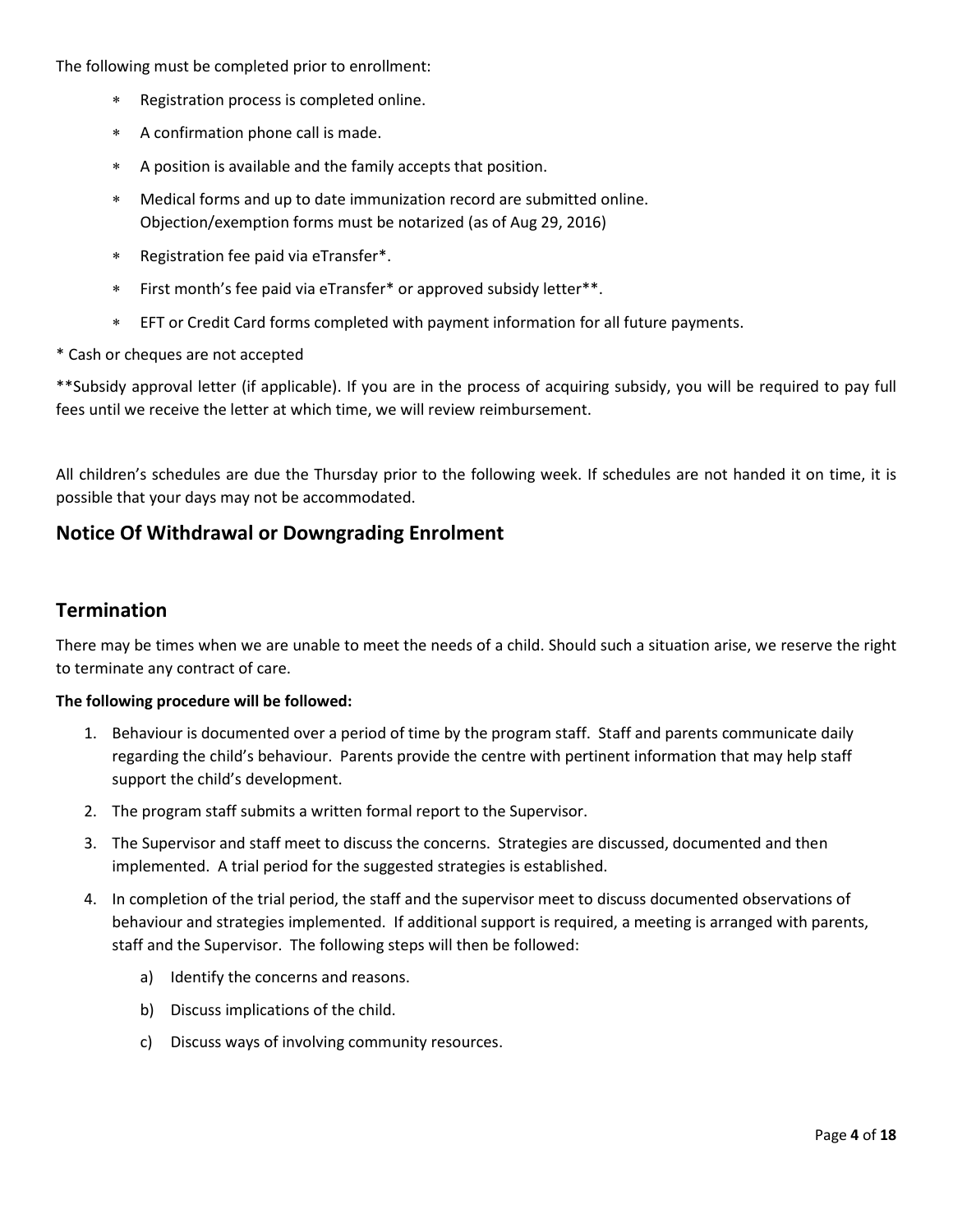- 5. Contact community resource and discuss behaviour, strategy implemented and results reviewed. Results are documented in writing and signed by all parties. Refusal to sign papers will indicate a lack of cooperation and may lead to immediate termination.
- 6. If the centre staff determines that the child's needs cannot be met, a recommendation of withdrawal will be forwarded to the parent/guardian, as well as an invitation to attend a meeting with the Supervisor in order to put their position forward. Both the owner and Children's Services Consultant will also be notified.
- 7. If the parent/guardian does not attend the meeting, or if after attending, the Supervisor decides that it is in the best interest of the child that he/she be withdrawn from the program, a written two weeks notice of withdrawal will be given.
- 8. Any parent choosing to withdraw from the childcare centre will be required to provide a two week written notice to the centre Supervisor.

**Kinder Learning Centres** reserves the right to terminate a parent's contract on the following grounds:

- 1. Non-payment of fees (2 weeks in arrears)
- 2. Contravention of the Code of Conduct
- 3. Continuous late pick-up

#### **Here's what our teachers are saying about their goals!**

#### **School-Age**

- Provide good communication with parents and children
- Provide quality care for before/ after and school breaks
- Provide engaging activities for the children to learn and explore

#### **Preschool**

- Continue to add materials/equipment to our new classrooms
- Continue to provide new educational learning experiences for the children
- Better efficiency skills to help with program and transitions for the children
- Improve communication with parents and caregivers
- More opportunities to set out open ended messy play activities
- Reduce outdoor plastic toys inside and outside
- More wall displays to help the children with sense of belonging

#### **Toddler**

- Belonging is our focus. Strategies and displays to help the children feel more comfortable
- Better connection with our community and partners
- Working towards empathy with the children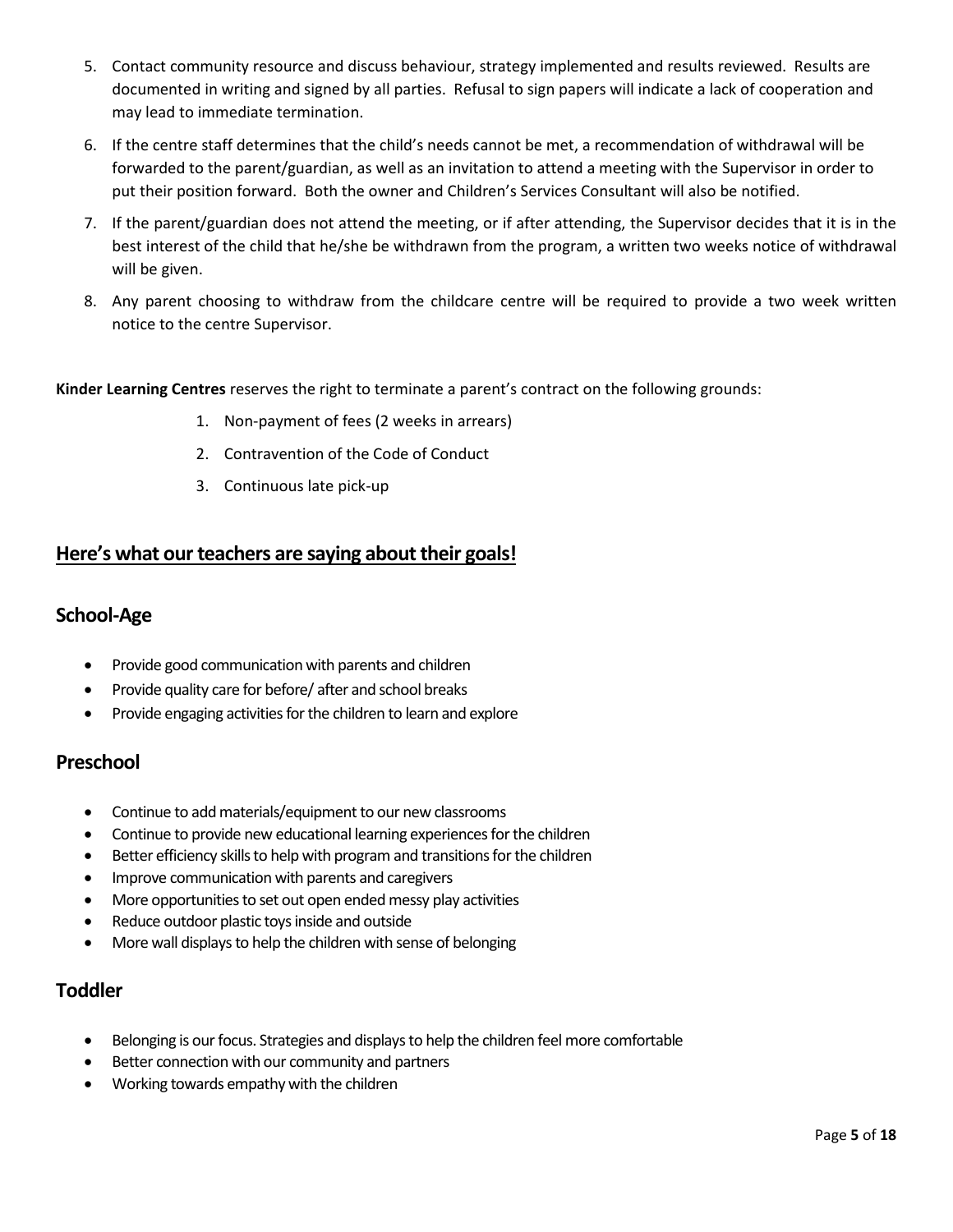## **Infant**

- Continue to work on the 4 foundations
- Continue to establish a strong team within our roomsto help preform at a higher quality level
- Display more of the children's learning stories, photos for sense of belonging
- Incorporate more sensory and messy play areas

#### **What Does Safety Mean to Us?**

Safety means being properly prepared, educated and understanding your environment around you. At Kinder we ask our teachers to be on their game, know your surroundings, know the important information regarding each child, know and understand that the better you are prepared and organized to educate our children daily the safer our environment will be. Be prepared…simple right?

How do we prepare for safety? We do the following:

- Communicate with all staff, parents, volunteers and students often
- Prepare quality program plans
- Monthly fire drills
- Daily classroom inspections
- Organization
- Complying with our Behaviour Management Policy

Our Behaviour Management Policy outlines the safety practices we have in place for our children, staff, families and volunteers. This policy is always available at the centre for all to view. An annual review is completed by management and staff.

We follow all COVID-19 Guidelines and Procedures (when applicable) from The Ministry of Health to ensure a safe and healthy environment. This is updated regularly as required. Enhanced cleaning measures are completed daily.

## **Sleep Policy**

Each child will have his/her own crib or cot for nap time. Sleeping schedules are done respecting the parent's opinion and staff. Please note under the Joint Statement of Safe Sleep(ss.33.1) that we must place all children under 12 months of age to sleep on their backs. Children will be observed with direct visual checks every 15mins or more often during nap times. Other specific sleep arrangements must be approved by a professional therapist or Doctor. Any sleep transitions will be reviewed with parents.

#### **Nutrition**

Nutrition is very important to us here at Kinder. We offer balanced meals and snacks including whole foods which include grains, dairy, protein, healthy fats, vegetables and fruit. By encouraging healthy eating habits now, we can make a huge impact on your children's lifelong relationship with food and give them the best opportunity to grow into healthy, confident adults.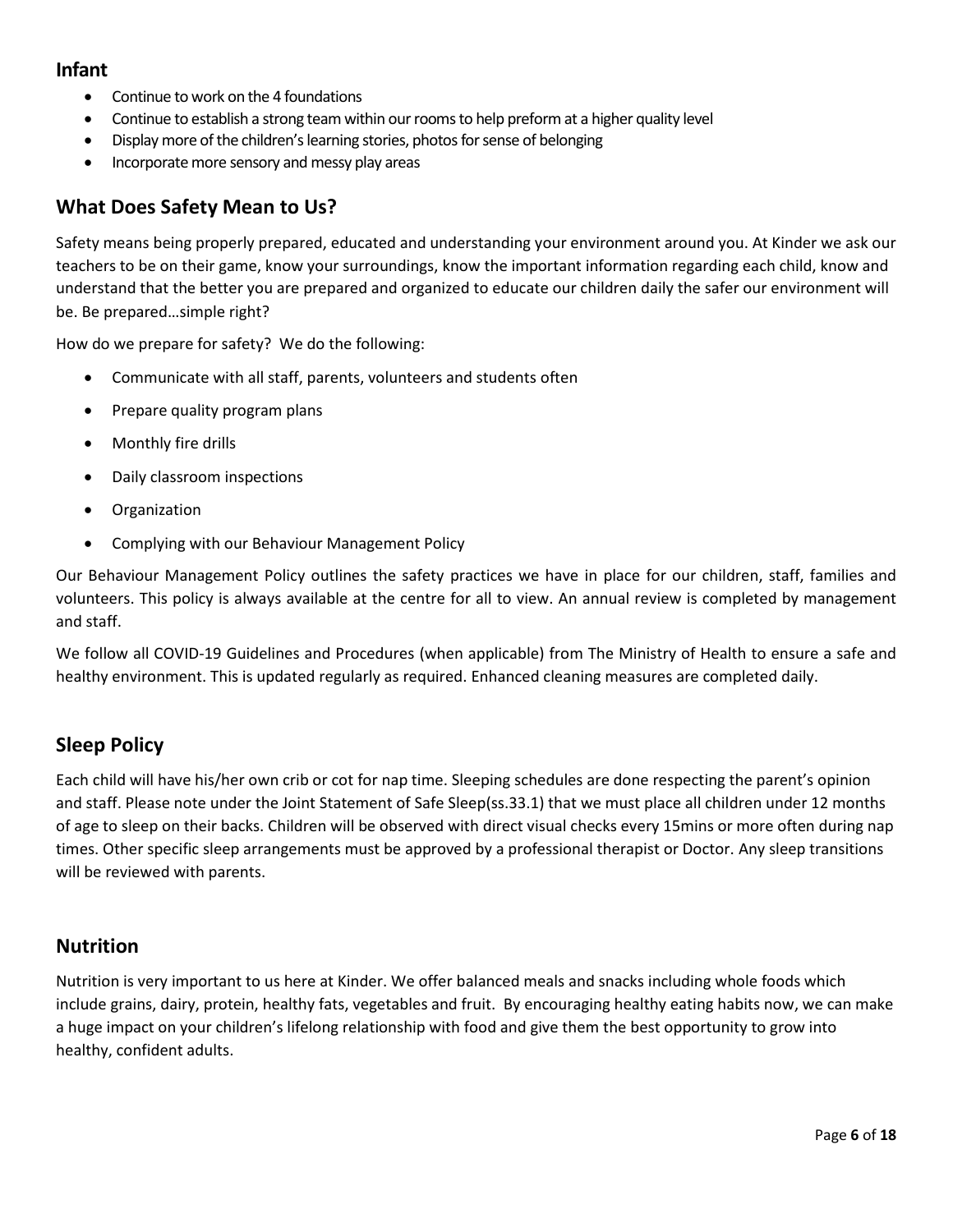Our goal is to continue to add new foods, flavours and colours to our meals we provide everyday so the children have variety. As we continue to enhance our menu, our goal is to offer more healthy fats, leaner meats and less processed foods. Serving whole fresh foods, home baked meals and snacks are our ongoing priority.

Due to the increasing number of children suffering from Anaphylactic Allergies, we ask parents to refrain from bringing any additional food items into the centre. The only exception is for infants under 12 months.

Parents of children with Anaphylactic Allergies must complete an individual action plan upon enrollment or upon discovery of the allergy. They must also provide the centre with a doctor's note detailing the symptoms and treatments for their child's specific allergy. In addition, the child must have a valid Epi-Pen with them at all times. The Epi-Pen must be registered in the child's name and not expired. If a parent refuses to provide the centre with an Epi-Pen, or fails to replace an expired Epi-Pen, their child will not be permitted into care.

# **Our Educator's Commitment**

As childcare educators, we recognize that the most effective way for children to learn is through play. When children are provided with developmentally appropriate materials and invitationsto play, they use their senses to discover and experiment with all aspects of their world.

High quality care of children involves careful preparation of the environment, where children are safe and have a sense of belonging. The childcare environment provides children with both indoor and outdoor activities required for complete development. Children need to develop language, social, emotional, creative, cognitive, aesthetic and physical skills. Caregivers model and provide an environment based on love and respect for children. It begins with the child's interest and our teachers give them the support they need to conquer their best experiences.

As Registered Early Childhood Educators, our role is to guide, nurture, discipline, facilitate and encourage children as they grow and learn. We ensure that children have opportunities to explore and develop their own interests at their own pace. These practices in turn build children's self–esteem and self worth. Our responsibility is to be empathetic towards children and their parents, we are genuine, honest and respectful.

## **Parental Involvement**

Parent communication and involvement are essential to providing an excellent childcare program and is a vital part of the childcare centre. Parents are encouraged to bring forth their suggestions about the program and the routines in the rooms. We provide parents with daily verbal updated indicating their child's progress at the centre. An opportunity will be provided for parents to discuss their child's development through a requested parent teacher interview. We encourage parents to feel free and confident to discuss with us concerns regarding their children.

## **Community Partners**

We are very lucky to have some amazing community partners that support our childcare centre staff, children and their families. Hastings County Childcare, Family Space, Children's Aid Society, Quinte Health Care and Hastings County Health Unit support us in several areas. These include medical, dental, financial assistance and an overall support team to help us have the best quality program/centres available for our community. Our community helpers are available for our families and employees to discuss present and future needs/goals.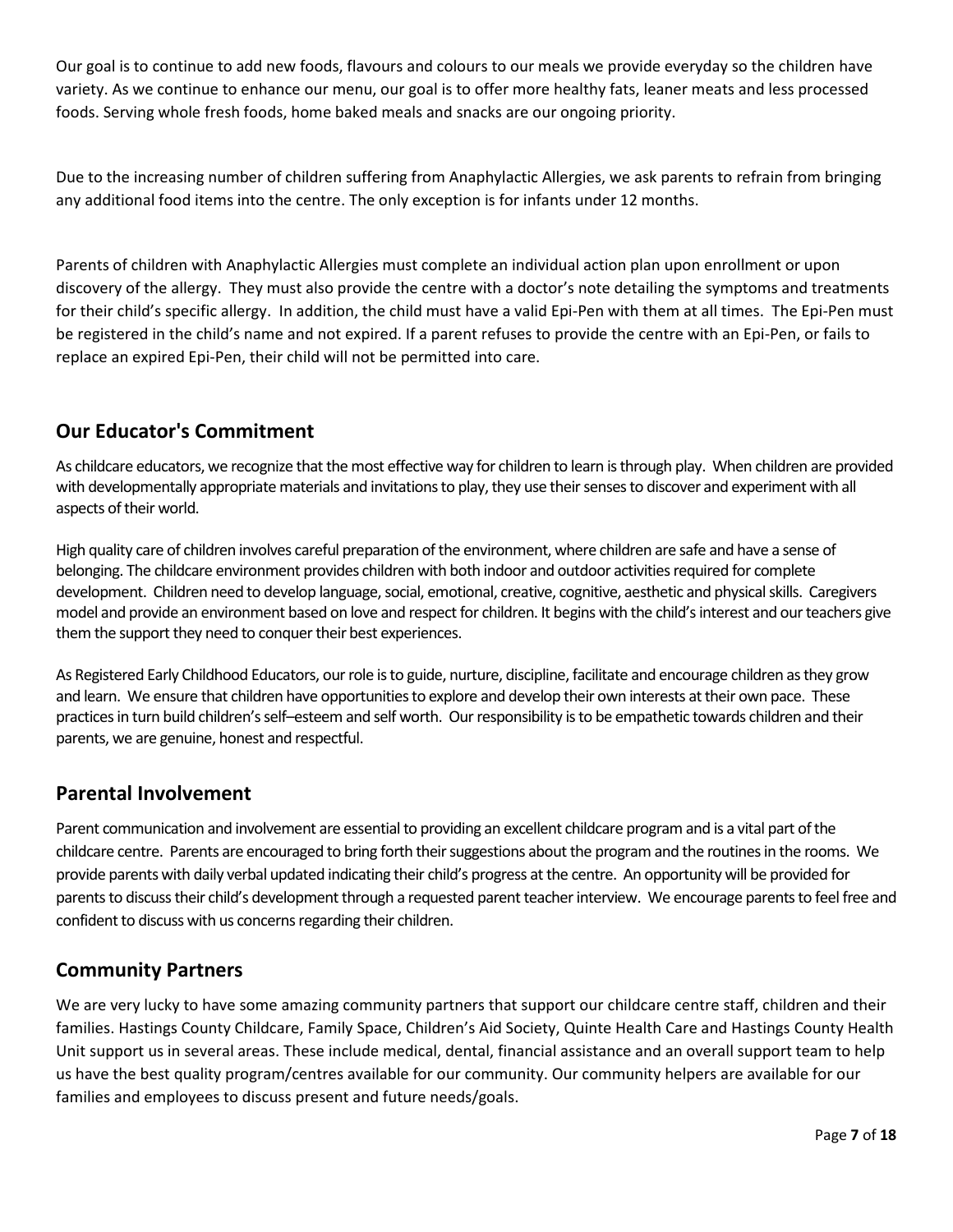# **Staff Qualifications**

As Registered Early Childhood Educators RECE, our role is to guide, nurture, educate, facilitate and encourage children as they grow and learn. We ensure that children have opportunities to explore and develop their own interests at their own pace. All our staff have an up-to-date CPR, first aid certification and immunizations. At Kinder we understand the importance in learning, not just with the children but also for our staff and parents. We connect with our community partners and offer continuing education for new strategies for learning and parenting. Together we will continue to educate and grow as individuals. Professional development courses are offered throughout the year as they are available.

## **Parent Issues and Concerns**

Parents/guardians are encouraged to take an active role in our childcare centre and regularly discuss what their child(ren) are experiencing with our program. Our staff are available to engage parents/guardians in conversations and support a positive experience.

All issues and concerns raised by parents/guardians are taken seriously by management and will be addressed. Every effort will be made to address and resolve issues and concerns to the satisfaction of all parties and as quickly as possible.

Issues/concerns may be brought forward verbally or in writing. Responses and outcomes will be provided verbally, or in writing upon request. The level of detail provided to the parent/guardian will respect and maintain the confidentiality of all parties involved.

An initial response to an issue or concern will be provided to parents/guardians within 3 business days. Investigations of issues and concerns will be fair, impartial and respectful to parties involved.

Our centre maintains high standards for positive interaction, communication and role-modeling for the children. Harassment and discrimination will therefore not be tolerated from anyone.

#### **Concerns about the Suspected Abuse or Neglect of a child**

Everyone, including members of the public and professionals who work with children, are required by law to report suspected cases of child abuse or neglect to CAS as per the "Duty to Report" requirement under the *Child and Family Services Act*.

If a parent/guardian expresses concerns that a child is being abused or neglected, the parent will be advised to contact the [local Children's Aid Society](http://www.children.gov.on.ca/htdocs/English/childrensaid/reportingabuse/CASLocations.aspx) (CAS) directly.

For more information, visi[t http://www.children.gov.on.ca/htdocs/English/childrensaid/reportingabuse/index.aspx](http://www.children.gov.on.ca/htdocs/English/childrensaid/reportingabuse/index.aspx)

#### **Contacts:**

**Director, Renae Babcock email. [renae@kinderlearningcentres.com](mailto:renae@kinderlearningcentres.com)**

**Supervisor, Darlene Vallire email. [kindernorth@kinderlearningcentres.com](mailto:kindernorth@kinderlearningcentres.com)**

Ministry of Education, Licensed Child Care Help Desk: 1-877-510-5333 or [childcare\\_ontario@ontario.ca](mailto:childcare_ontario@ontario.ca)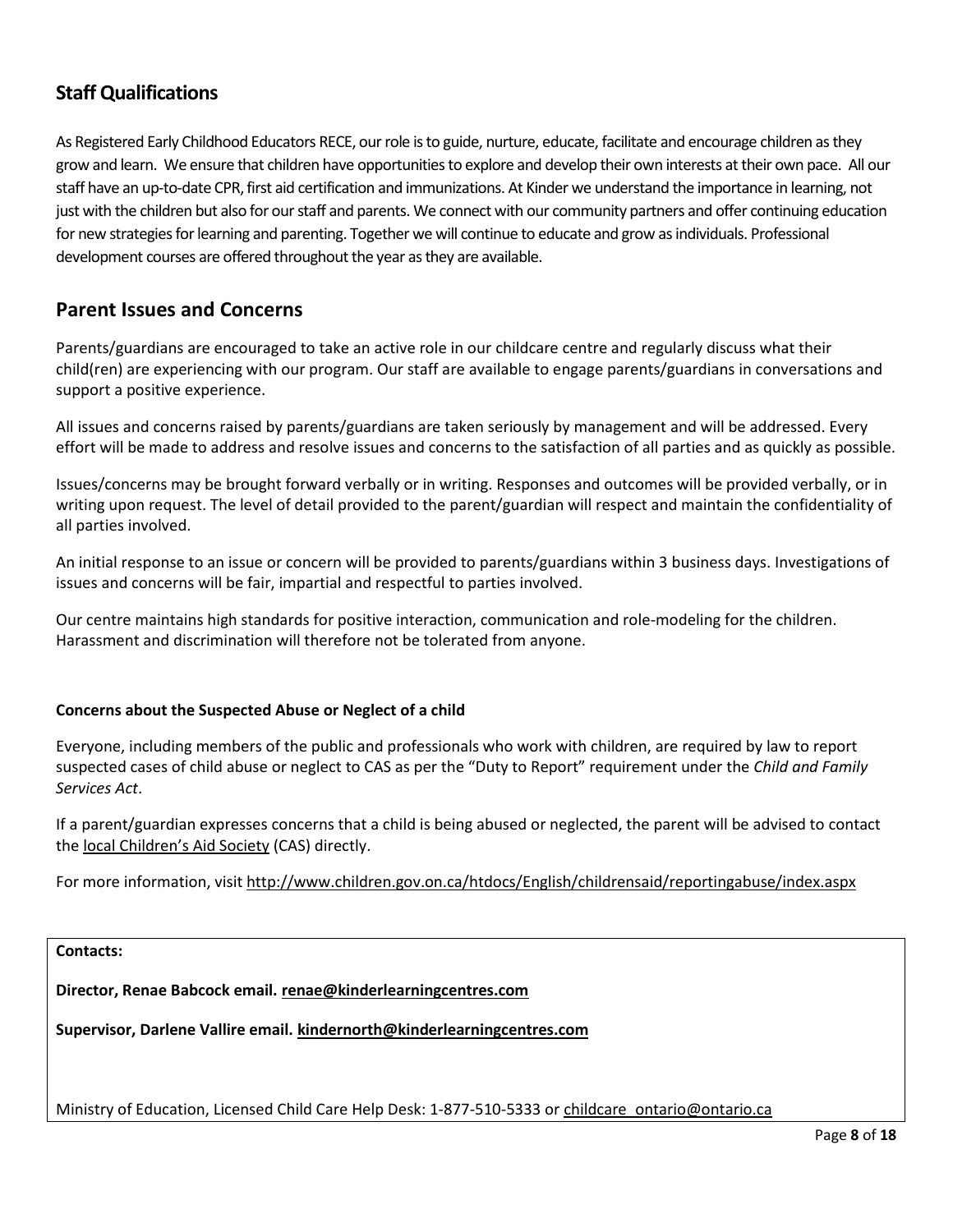# **Procedures**

| Nature of Issue or                                                                      | <b>Steps for Parent and/or Guardian to</b>                                                                                                                                                                                                                                               | Steps for Staff and/or Director in responding to                                                                                                                                                                                                                                                           |  |
|-----------------------------------------------------------------------------------------|------------------------------------------------------------------------------------------------------------------------------------------------------------------------------------------------------------------------------------------------------------------------------------------|------------------------------------------------------------------------------------------------------------------------------------------------------------------------------------------------------------------------------------------------------------------------------------------------------------|--|
| Concern                                                                                 | <b>Report Issue/Concern:</b>                                                                                                                                                                                                                                                             | issue/concern:                                                                                                                                                                                                                                                                                             |  |
| Program Room-<br><b>Related</b><br>E.g: schedule, sleep<br>arrangements, toilet         | Raise the issue or concern to<br>the classroom staff directly<br>-<br>or<br>the supervisor or director.<br>$\overline{\phantom{a}}$                                                                                                                                                      | Address the issue/concern at the time it is<br>$\overline{\phantom{a}}$<br>raised<br>or<br>arrange for a meeting with the<br>$\qquad \qquad \blacksquare$                                                                                                                                                  |  |
| training,<br>indoor/outdoor<br>program activities,<br>feeding<br>arrangements, etc.     |                                                                                                                                                                                                                                                                                          | parent/guardian within 1-3 business days.<br>Document the issues/concerns in detail.<br>Documentation should include:<br>the date and time the issue/concern was<br>$\qquad \qquad \blacksquare$<br>received;<br>the name of the person who received the<br>$\qquad \qquad \blacksquare$<br>issue/concern; |  |
| General, Centre- or<br><b>Operations-Related</b>                                        | Raise the issue or concern to<br>the supervisor or director.<br>$\qquad \qquad \blacksquare$                                                                                                                                                                                             | the name of the person reporting the<br>$\overline{\phantom{a}}$<br>issue/concern;<br>the details of the issue/concern; and<br>$\overline{\phantom{a}}$                                                                                                                                                    |  |
| E.g: child care fees,<br>hours of operation,<br>staffing, waiting lists,<br>menus, etc. |                                                                                                                                                                                                                                                                                          | any steps taken to resolve the issue/concern<br>$\overline{\phantom{a}}$<br>and/or information given to the<br>parent/guardian regarding next steps or<br>referral.                                                                                                                                        |  |
| Staff-, Duty parent-,<br>Supervisor-, and/or<br><b>Director-Related</b>                 | Raise the issue or concern to<br>the individual directly<br>-<br>or                                                                                                                                                                                                                      | Provide contact information for the appropriate<br>person if the person being notified is unable to<br>address the matter.                                                                                                                                                                                 |  |
|                                                                                         | the supervisor or director.                                                                                                                                                                                                                                                              | Ensure the investigation of the issue/concern is<br>initiated by the appropriate party within 1-2<br>business days or as soon as reasonably possible                                                                                                                                                       |  |
|                                                                                         | All issues or concerns about the conduct of<br>staff, duty parents, etc. that puts a child's<br>health, safety and well-being at risk should                                                                                                                                             | thereafter. Document reasons for delays in<br>writing.                                                                                                                                                                                                                                                     |  |
|                                                                                         | be reported to the supervisor as soon as<br>parents/guardians become aware of the<br>situation.                                                                                                                                                                                          | Provide a resolution or outcome to the<br>parent(s)/guardian(s) who raised the<br>issue/concern.                                                                                                                                                                                                           |  |
| Student- / Volunteer-<br><b>Related</b>                                                 | Raise the issue or concern to<br>the staff responsible for supervising<br>$\qquad \qquad \blacksquare$<br>the volunteer or student<br>or                                                                                                                                                 |                                                                                                                                                                                                                                                                                                            |  |
|                                                                                         | the supervisor and/or director.<br>-<br>All issues or concerns about the conduct of<br>students and/or volunteers that puts a<br>child's health, safety and well-being at risk<br>should be reported to the supervisor as<br>soon as parents/guardians become aware<br>of the situation. |                                                                                                                                                                                                                                                                                                            |  |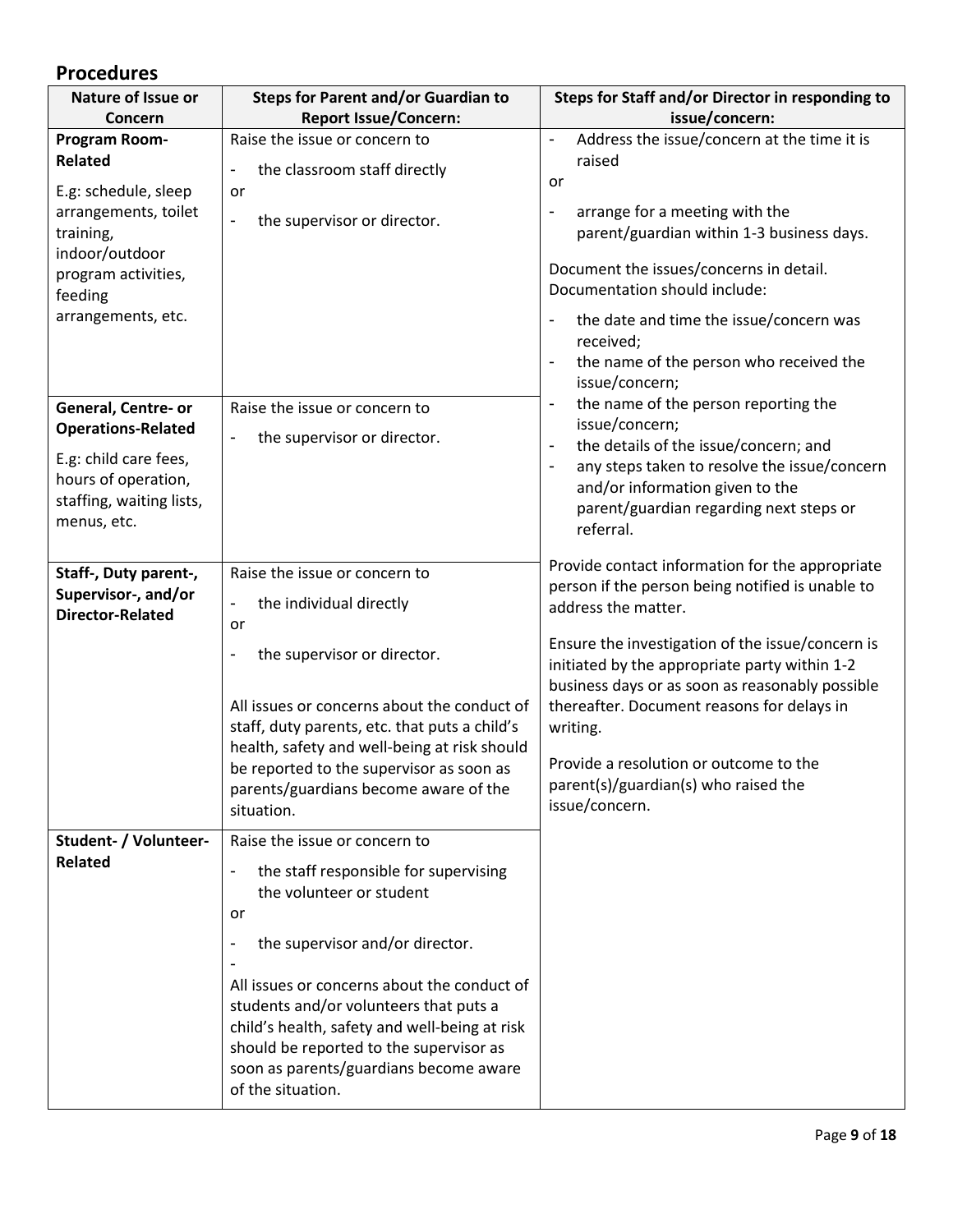## **Daycare Fee Structure**

| <b>Age Group</b>                        | <b>Regular rates</b> | Premium rates *<br>6-730am 5:30-6pm | Rates beyond 9<br>hours |
|-----------------------------------------|----------------------|-------------------------------------|-------------------------|
| <b>Infant</b>                           | 70.00 per day**      | 75.00 per day                       | 5.00 per hour           |
| <b>Toddler</b>                          | 50.00 per day**      | 55.00 per day                       | 5.00 per hour           |
| Preschool                               | 45.00 per day**      | 50.00 per day                       | 5.00 per hour           |
| <b>School Age Both before AND after</b> | 610.00 per month**   | N/A                                 | N/A                     |
| <b>School Ages / Summer / Breaks</b>    | 40.00 per day**      |                                     | 5.00 per hour           |
| Late Pick Up Fee                        | \$1 per min.         |                                     |                         |

\*Premium rates are charged when a child arrives before 7:30am or stays after 5:30pm.

\*\*We will be participating in the Canada-wide early learning and [childhood agreement](https://www.canada.ca/en/early-learning-child-care-agreement/agreements-provinces-territories/ontario-canada-wide-2021.html) which will provide all parents subsidy for our posted rates.

#### **Registration Fee**

A registration fee of \$100 is due upon acceptance of enrollment

#### **Invoicing**

All childcare is prepaid for the following month. Invoices are sent through email and will also be available in the sandbox parent portal on the  $25<sup>th</sup>$  of each month. All pre-payments are to be made on the first of each month.

## **Payment options**

Upon enrollment, you will be required to provide the centre with a completed EFT form with payment information. Additional payment options will be available through the sandbox parent portal soon. Fees will vary depending on the age group your child is enrolled in and the hours you require. Any fee changes will be notified to parents in writing.

Our centres accept subsidized and non-subsidized children. Should your child receive daycare subsidy, then it is up to you to contact your caseworker if there are any concerns with the daily fee that you have been given. Subsidized daily fees are determined by your caseworker, NOT the centre.

Any payments that may return from the bank as NSF are subject to a \$50.00 charge or if on going for more than 3 months a \$100.00 fee will be charged each return after the 3 months.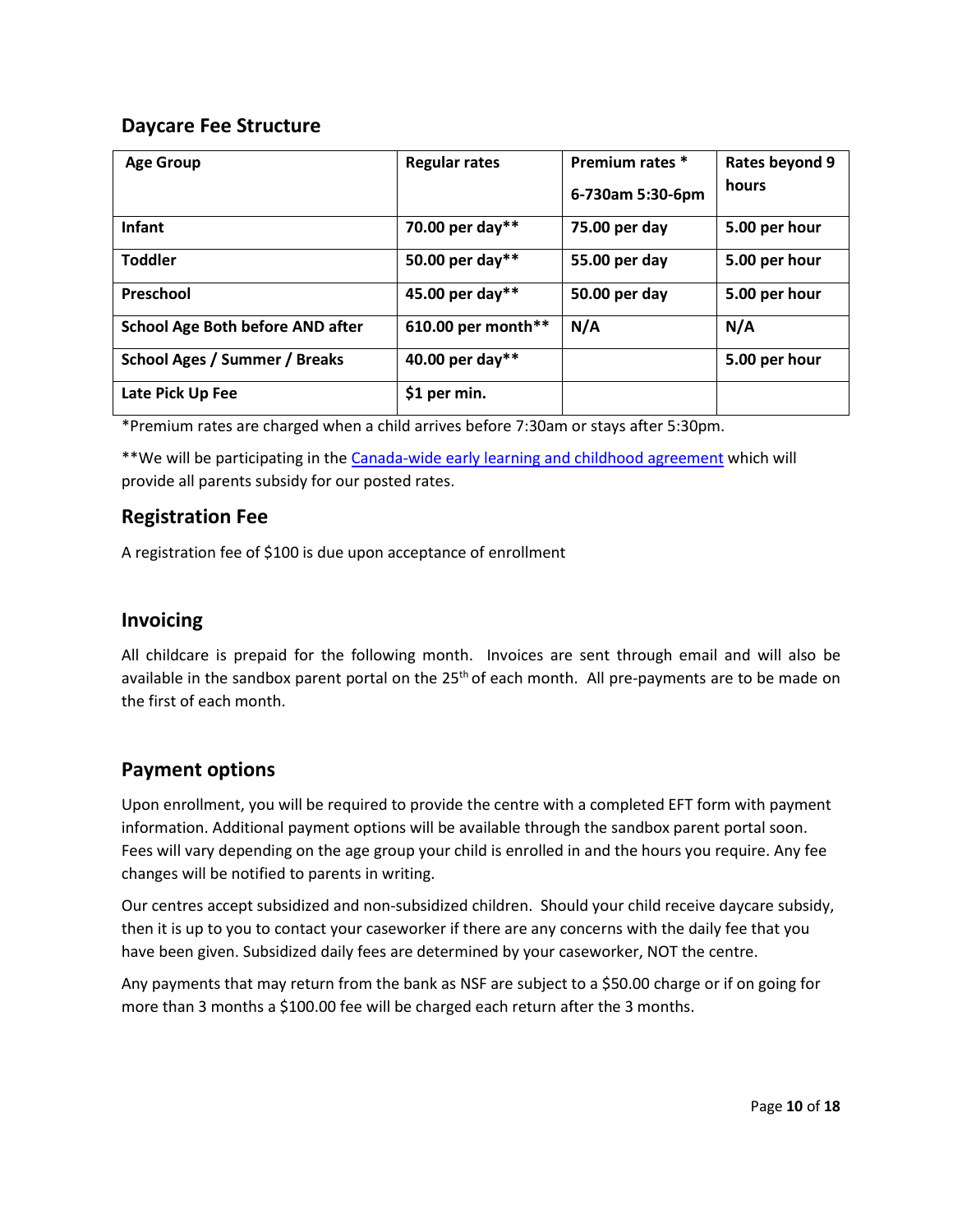# **Daily Checking in/out children**

You will be required to digitally check in and out of our center every day your child attends. We have a conveniently located iPad at the entrance of our center for this purpose. If you have any difficulty checking in our out, please speak to your child's teacher for assistance.

#### **Vacation**

Vacation requests must be made in writing to [kindernorth@kinderlearningcentres.com](mailto:kindernorth@kinderlearningcentres.com) and be approved by management 2 weeks prior to the requested dates. We will reduce your daily rate by 50% up to a maximum of 4 weeks per calendar year.

# **Late Pick Up**

If your child is not picked up from the centre by 6pm, you will be charged a late fee of \$1.00 per minute for every minute after 6pm. For example, a child picked up at 6:13pm will be subject to a late charge of \$13.00. This late fee goes directly to the teachers having to stay behind to care for your child. Payments are to be made no later than by the next day. All payments must be made in cash.

# **Releasing Children / Pick Up**

It is important that you understand our policy for releasing children for the safety of your child.

- We release children only to parents who have authorization to pick up their child. If there is a custody agreement in favour of one parent/guardian, the centre requires a copy of the agreement for our files. Without a copy of this agreement, staff cannot deny a parent/guardian access to a child.
- We will only release children to a person authorized by parents to pick up, as per the emergency information completed at the time of registration.
- If a person is unfamiliar to staff, the staff will check the emergency information provided and ask to see identification before releasing the child
- The name on an official ID should correspond to the name on the emergency information provided. The picture should correspond to the person.
- We will NOT release a child to anyone under the age of 18 years.

By following this policy, together we can ensure a safe environment for your children.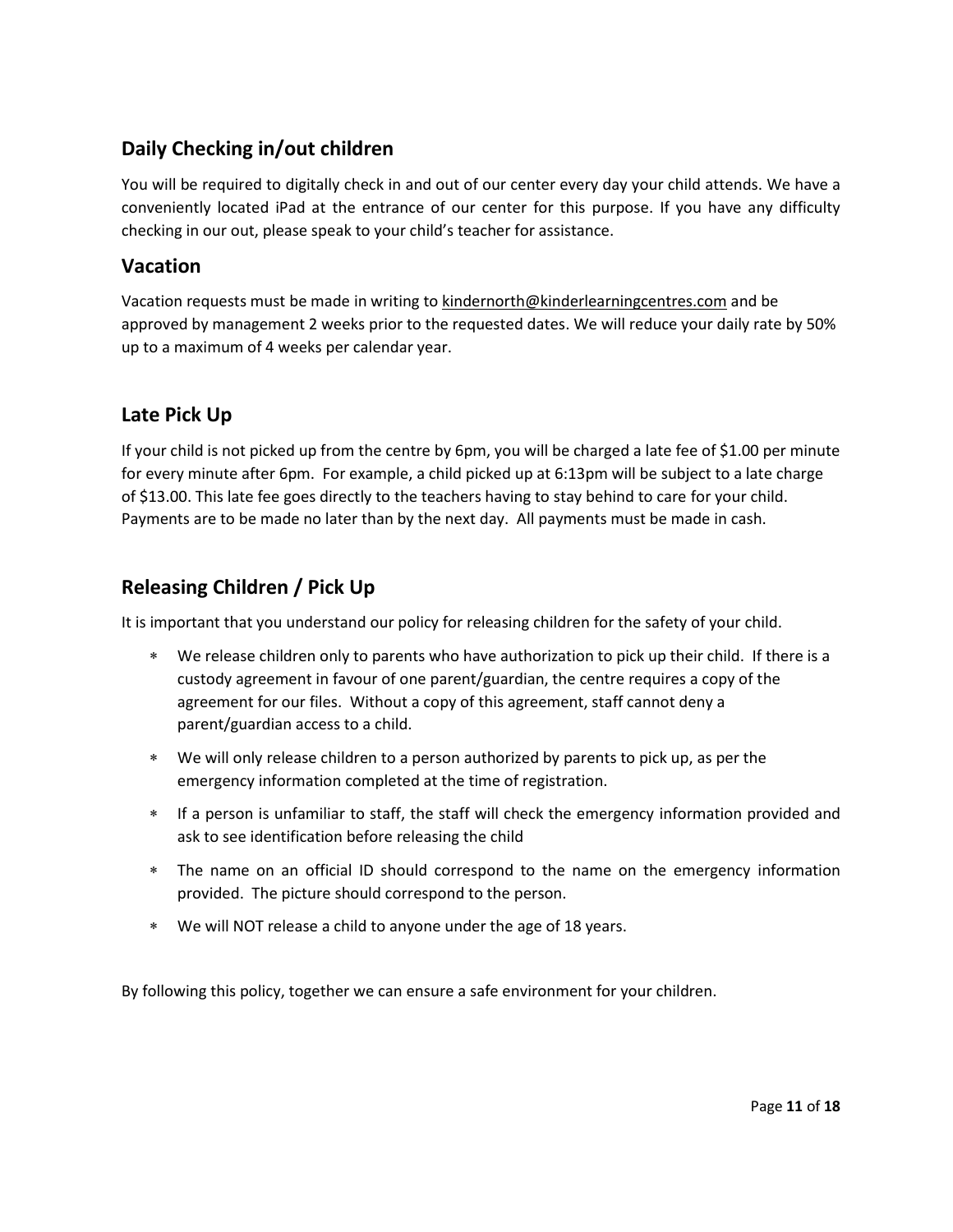# **Volunteers and students**

All staff are required to review the centre policies, procedures and practices regarding the supervision of volunteers, participating parents, and students at our centres. Staff will review their roles and responsibilities when directly supervising and working with volunteers, participating parents and/or placement students in their classrooms annually. The Supervisor of the centre is responsible for ensuring that volunteers, participating parents, and students are provided an orientation to the organization and appropriately trained for their roles within our centres. Supervised volunteers, participating parents, and students have a responsibility to contribute to their orientation by seeking information, asking questions and assistance as required.

All volunteers, participating parents, and placement students must agree read to follow all policies and procedures of the centre. They must also agree to follow the directions and guidelines provided by staff and management of the centre. At no time will they be left alone with the children! Centre Policy binder will be made available when needed.

All students and volunteers, including participating parents having direct contact with children in the centre must have a satisfactory vulnerable sector reference check.

# **Health Policy**

Prevention of illness is the basis of our health policy. To ensure the best possible environment for each child's development, we must insist that all parents strictly adhere to our centre's health policies. Childcare Early Years Act stipulates that prior to admission, each child must be immunized as recommended by the local Medical Officer of Health. A copy of your child's immunization records must be submitted to the centre prior to enrolment and be kept up date.

Children who are ill must not be brought to the centre, as the day is too demanding for a sick child. Parents must find alternative care for a child who is ill or who has a contagious disease. Young children are still building their immunities. A child who is not well is especially prone to infection and communicable disease. Parents must keep a child at home for 24 hours if the child has a fever. If the child is vomiting or has diarrhea the child must be kept home 48 hours.

# **Contagious Diseases**

Any child who shows signs of the following contagious illnesses must be withdrawn as soon as possible and may not return without a doctor's written consent A report will also be made to a Medical Officer of Health from the Public Health Department.

These diseases include Pink eye, Rubella, Mumps, Impetigo and Chicken pox etc

The child may be re-admitted to the program as soon as child is well enough to participate in all activities. A doctor's note will be required.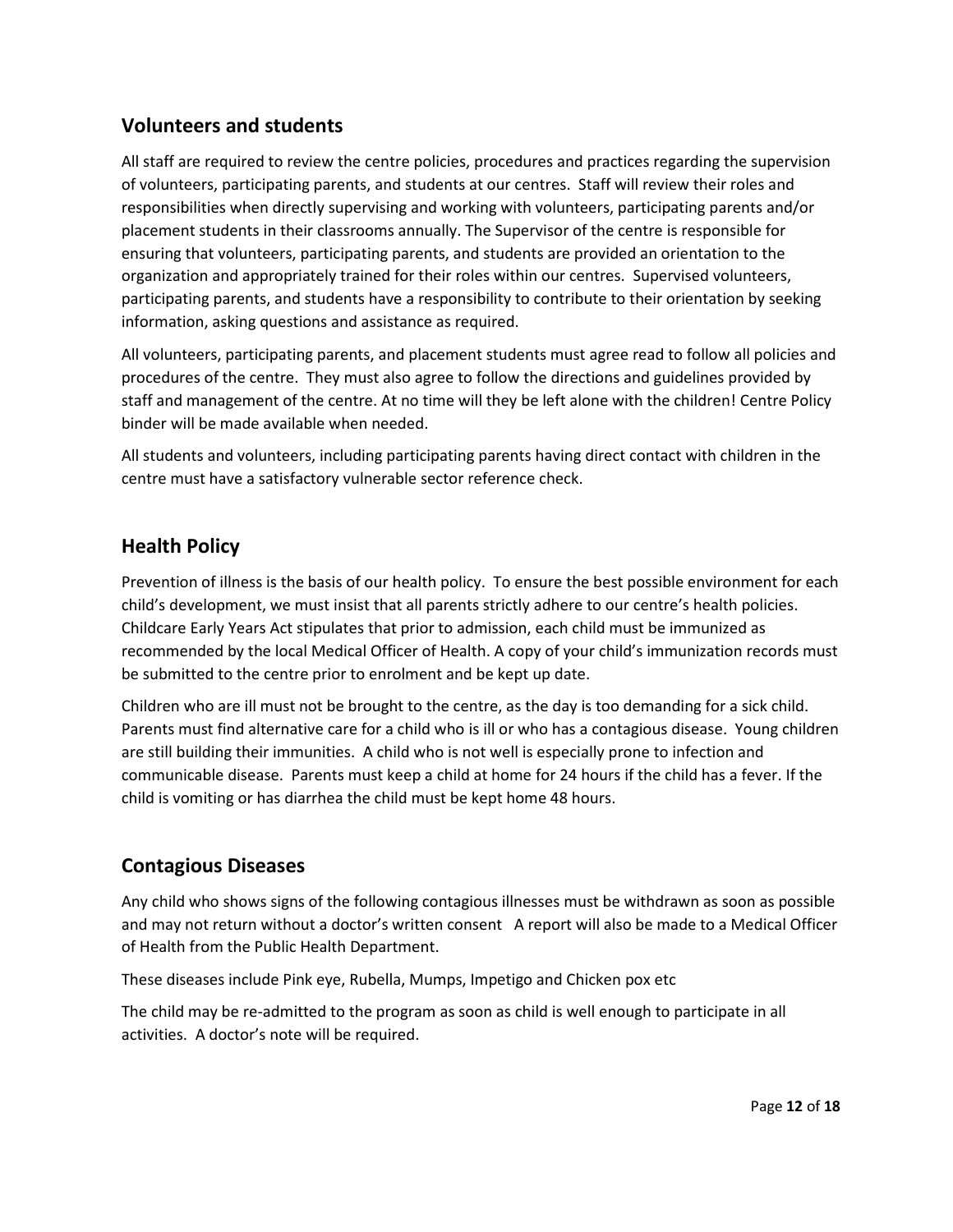The above is only a sample of the many contagious diseases. For a full list, please refer to the Public Health list of reputable diseases that is posted for your information. Exclusion of your child from the childcare program may be necessary, as deemed by Public Health. It is our policy to abide by and adhere to all Public Health recommendations.

# **Administration Of Medication**

Our staff will administer prescription drugs to children in their care in accordance with provincial legislation. This will require all parents to provide the following:

- Written authorization, including dosage and times, for any medication that is to be given.
- Medication in the original container clearly labelled with the child's name, name of drug, the dosage, the date, and the instructions for storage and directions for administration of the drug.
- No expired medication will be administered to the child.
- The child's parent must fill out a form and the parent must hand the medication to a staff member directly, which will be stored in a locked box.
- The staff cannot administer cough medicines, decongestants, aspirin or any other nonprescription medication. In special circumstances exceptions to this policy may be made, but only on the written instructions of a doctor. Doctors' notes are valid for six months, a new one must be obtained after this time to continue administering ongoing medications.

All educators are responsible for the safety of the children in the Centre and must ensure that the box always remains locked. Medication is **NOT** to be left in the child's backpack or classroom. We are aware that parents are often in a hurry in the mornings, but since the staff are bound by these regulations, medicine will only be given if all of the above instructions are followed. A form can be obtained ahead of time and filled out at home if this is more convenient.

## **Emergencies/Serious Occurrences**

In the case of an emergency at Kinder, all parents/caregivers will be contacted via personal phone numbers we have on file.

All our staff are required to have CPR and first aid training. If a serious accident or illness occurs to a child enrolled in our centre, the Supervisor on duty will promptly:

- Obtain and / or administer emergency medical assistance.
- Call 911 if applicable.
- Notify the parent/ guardian of the child.
- Record the occurrence in the daily logbook.
- Report to the Ministry a serious occurrence.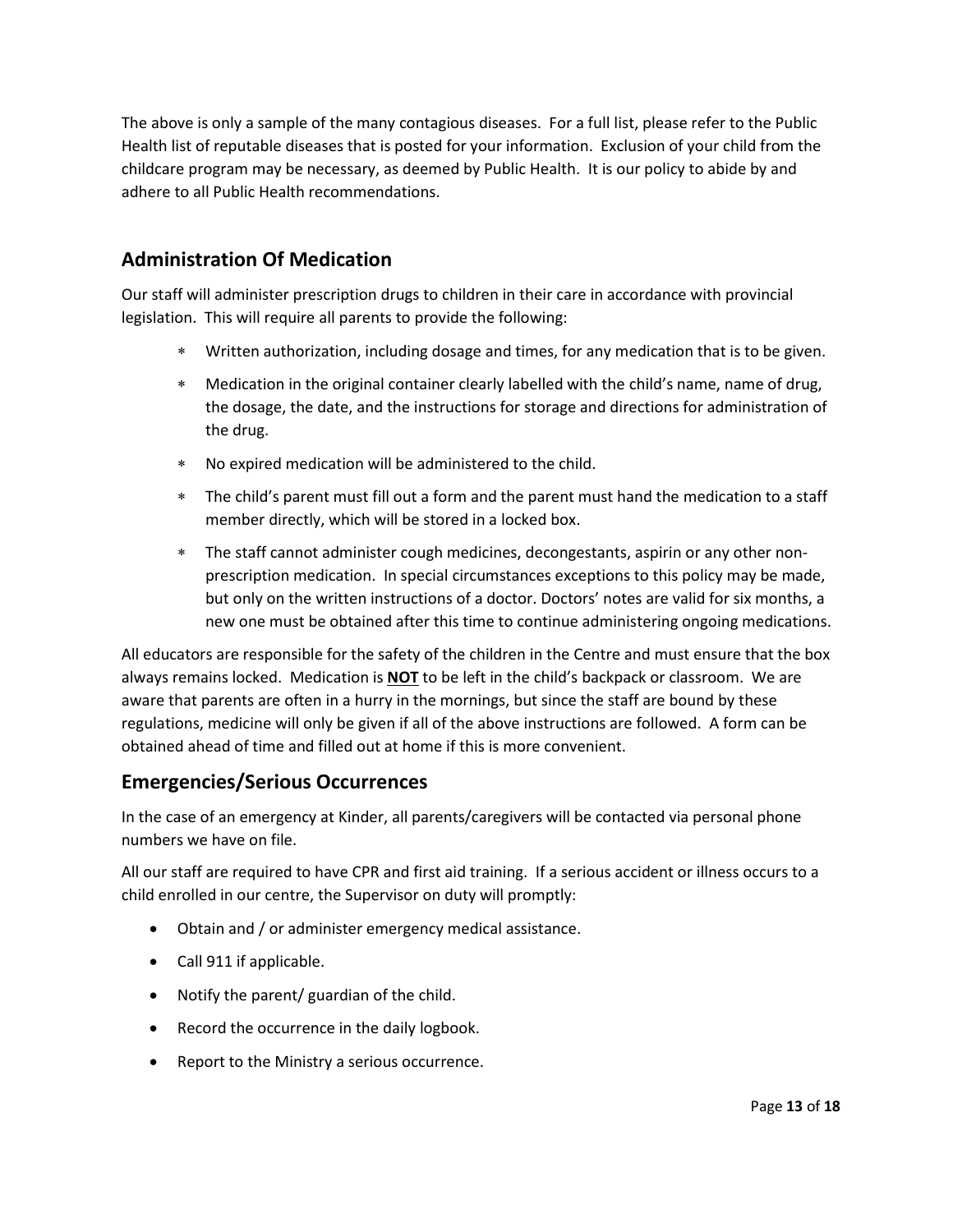An emergency medical treatment authorization form is required to be completed prior to enrollment. You must promptly update online any changes affecting emergency contacts. If you change your home or work telephone number, please update your profile online as soon as possible so that we have the most up to date information.

To maintain confidentiality and respect each individual's privacy, information pertaining to the child's name, staff name, age or birth date of the child, age group/room, etc. will not be included on the Serious Occurrence Notification Form.

## **Accessibility**

In accordance with the Ontario Regulation 429.07 *Accessibility Standards for Customer Services*, we are dedicated to ensuring our programs and services are accessible to all of our clients and their children. Services will be provided to clients with disabilities in a manner that promotes and respects their dignity, independence, integration and equal opportunity.

# **Behaviour Management Policy**

It is our belief that if children are offered well-defined guidance, they can choose their own actions in regard to their interactions with others and their environment. If a child chooses a behaviour that is unacceptable, many positive and corrective strategies can be used. The proximity of a teacher or a gentle touch can bring the behaviour to a halt. Also, redirecting the child's before or at the beginning of a conflict can help the child to find an area or activity better able to suit his or her needs. By acknowledging a child's feelings, a teacher can help the child to recognize his or her own feelings and offer problem solving skills. A child possessing such skills will feel confident in his or her choices.

A caregiver will use positive methods and approaches to disciplining children in accordance with section 27 in the Child Care Regulation. The use of physical, verbal, emotional, or psychological punishment is not permitted.

The aim at this childcare centre is to be consistent in setting and maintaining clear limits, yet to also be flexible enough to allow for individual differences in children. The staff's goal is to help your child work through any difficulties so that he or she may progress towards self-discipline. The children are taught to play without interfering with or hurting others. A staff member will always be close at hand to give guidance, set limits, comfort and assist. The children are encouraged to cooperate with each other. The staff is willing to discuss any further questions or concerns you may have regarding this discipline statement.

Kinder Learning Centre recognizes that each child has unique skills and abilities and will work in equal partnership with parents to serve and adapt to each child's needs and growth. Our goal is to provide quality care for all children and we continually endeavour to involve family as an integral part of this process.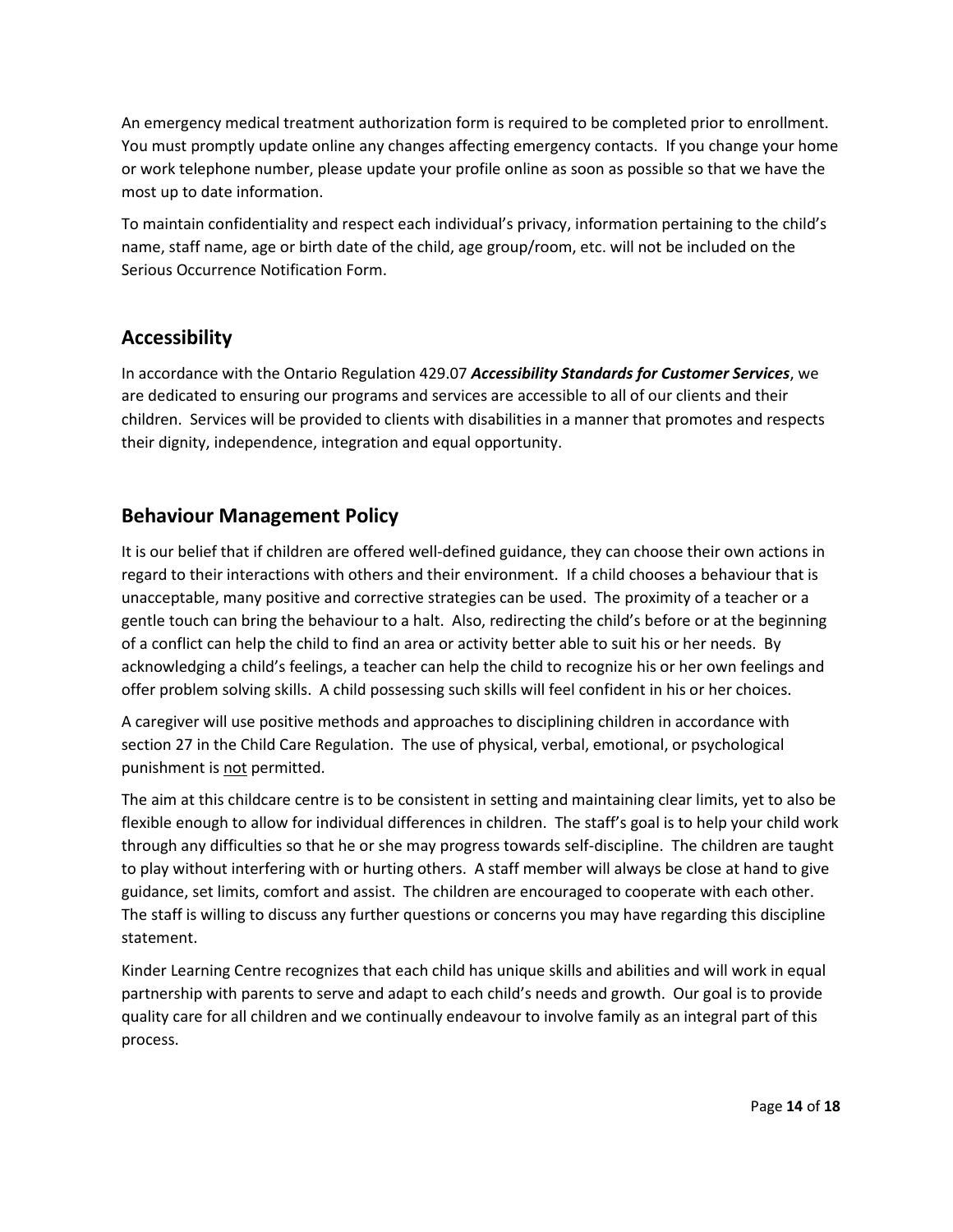Prior to beginning working with children, each staff member, student, and volunteer is required to sign a Behaviour Management Policy, which includes the following:

- No form of corporal punishment will be allowed at any time, including hitting, spanking, pushing, shaking, pinching, biting, grabbing, or slapping.
- A child must not be humiliated either physically or verbally, through sarcasm, taunting, teasing or degradation.
- A child must not be confined or locked in any room alone or with another child.
- A child must not be deprived of basic needs for clothing, shelter or bedding.
- Food must not be used as a punishment or threat at lunch or snack.
- A child must not be punished or reprimanded in any way for failing to use the toilet.
- A child must not be punished in any way for failing to fall asleep at rest time.
- Any adult who observes mistreatment of any child must contact the Supervisor of the centre immediately. This is a legal responsibility.

## **Prohibited Practices**

Ontario Regulation 137/15 48 - No director shall permit, with respect to a child receiving childcare at a childcare centre it operates or at a premises where it oversees the provision of childcare,

(a) corporal punishment of the child;

(b) physical restraint of the child, such as confining the child to a highchair, car seat, stroller or other device for the purposes of discipline or in lieu of supervision, unless the physical restraint is for the purpose of preventing a child from hurting himself, herself or someone else, and is used only as a last resort and only until the risk of injury is no longer imminent;

(c) locking the exits of the childcare centre or home child care premises for the purpose of confining the child, or confining the child in an area or room without adult supervision, unless such confinement occurs during an emergency and is required as part of the director's emergency management policies and procedures;

(d) use of harsh or degrading measures or threats or use of derogatory language directed at or used in the presence of a child that would humiliate, shame or frighten the child or undermine his or her selfrespect, dignity or self-worth;

(e) depriving the child of basic needs including food, drink, shelter, sleep, toilet use, clothing or bedding; or

(f) inflicting any bodily harm on children including making children eat or drink against their will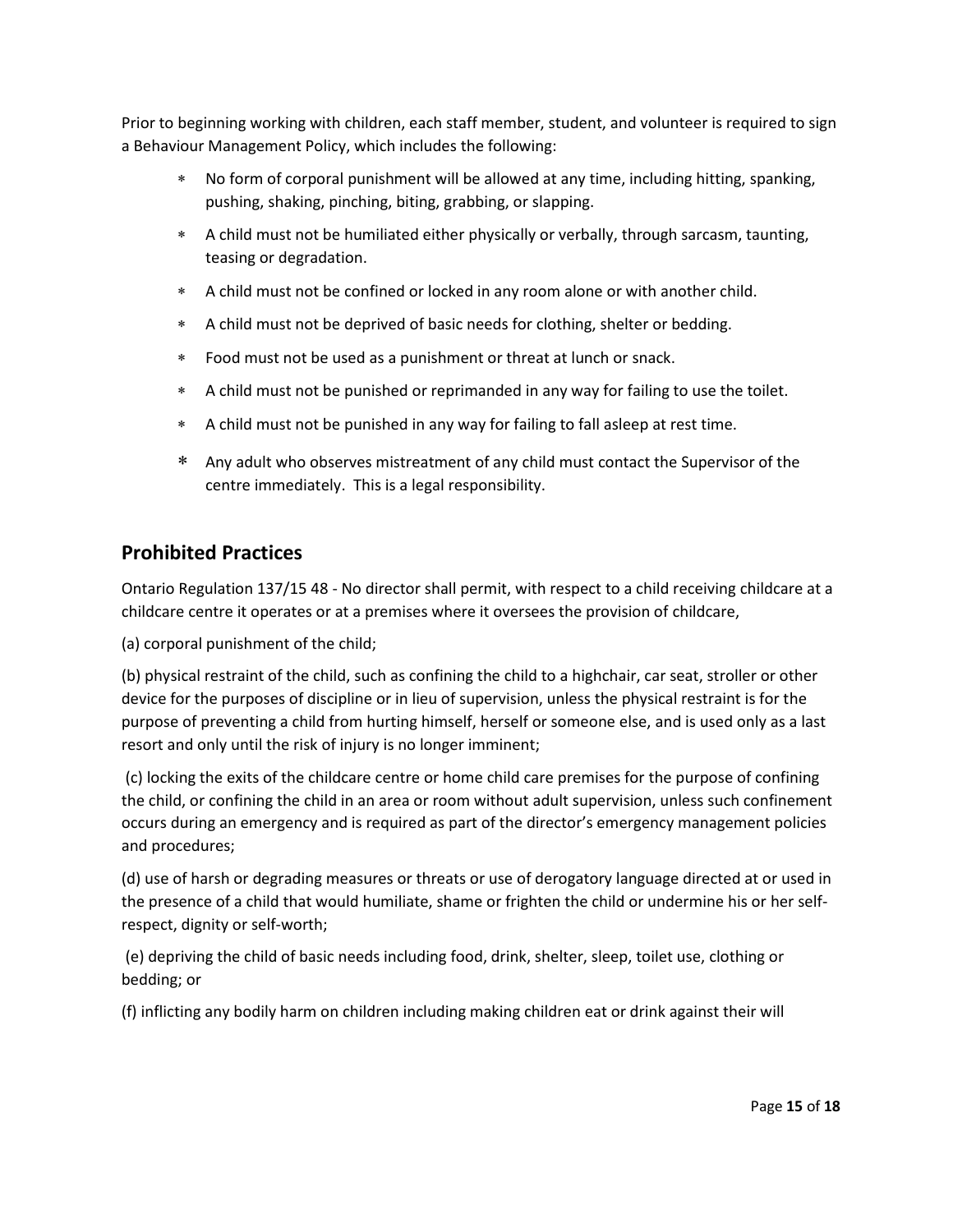The behaviour of every staff is monitored on a frequent basis by the Centre Supervisor. Should a violation occur the Centre Supervisor would review the infraction with the person involved and outline acceptable methods to be used. If further incidents occur, or if intentional harm is caused to any child it will result in immediate dismissal from the Childcare Centre.

#### **Any teacher who corporally punishes a child will be dismissed immediately!**

# **Code Of Conduct**

The following expectations are intended as a guide to maintaining the atmosphere at our centre as a happy, comfortable, and safe place to be.

Adults and children at all times shall:

- a) Be courteous to others
- b) Use acceptable language
- c) Conduct themselves in a manner which allows each child and staff member to feel safe from verbal and physical abuse
- d) Resolve conflict in a peaceful manner
- e) Respect the building and equipment as well as the personal property of all staff and others
- f) Show respect for all individuals through his/her behaviour and words

Please note that staff are to be always treated on a professional level. Staff are providing quality programming for your children and will not accept treatment that is not respectful. Please deal with discrepancies in private (away from the children and other adults) as it creates a negative atmosphere in the classroom. Any questions, concerns or grievances should be addressed to the Supervisor. Any matter that cannot be resolved at this level will be directed to management. At no time should there by a confrontation in front of any children. Failure to adhere to our Code of Conduct could result in termination of the enrollment agreement (upon the discretion of the centre).

#### **Parental Involvement**

Parent communication and involvement are essential to providing an excellent childcare program and is a vital part of the success and co-operative spirit of the childcare centre. Parents are encouraged to communicate with their child's teacher. Sandbox parent portal has a direct messaging feature you can use or you can talk with themwhen you pick up your child.

We provide parents with daily verbal updated indicating their child's progress at the centre. An opportunity will be provided for parents to discuss their child's development through parent teacher interviews. We encourage parents to feel free and confident to discuss with us concerns regarding their children.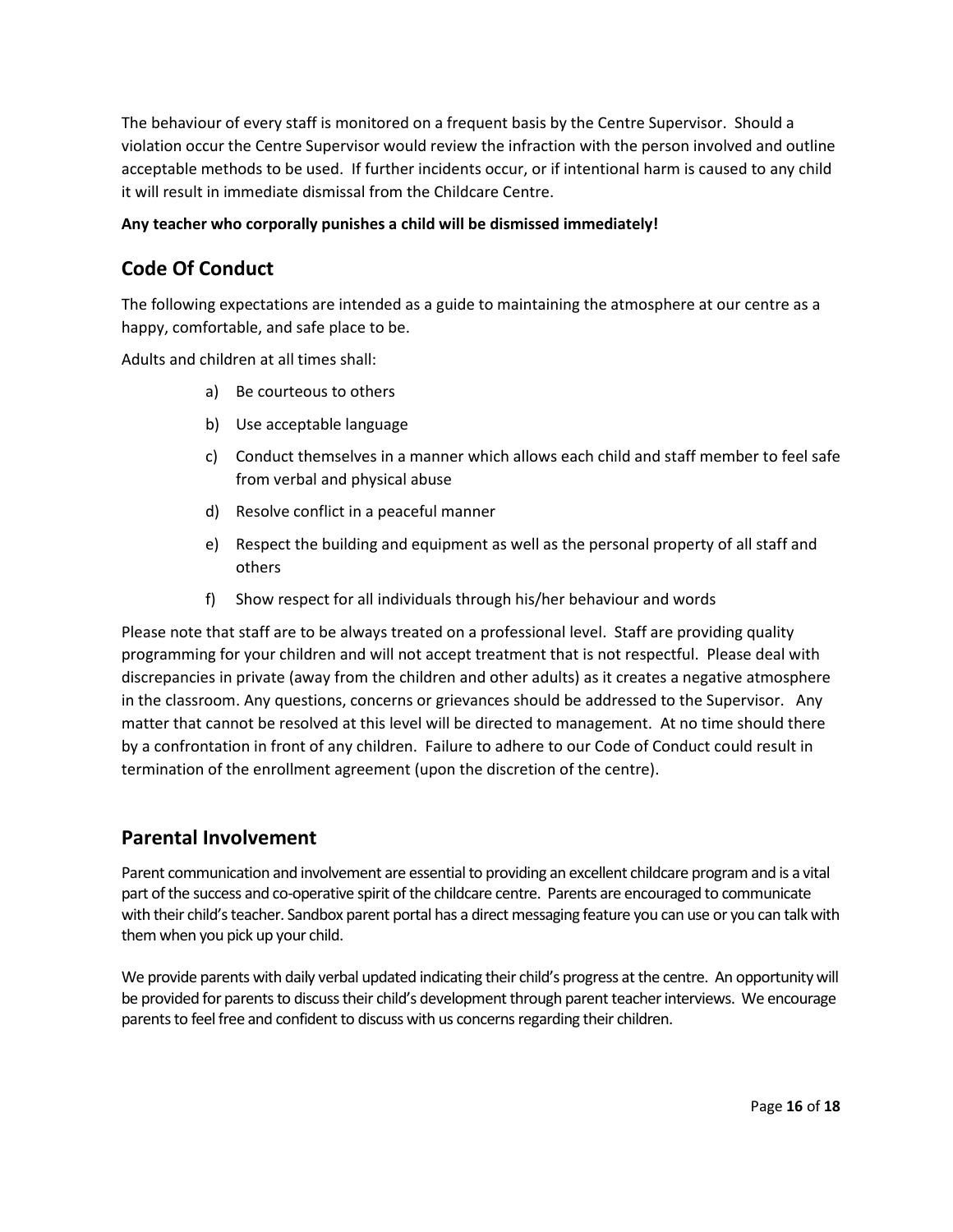# **Smoke/Vape Free**

As per the Smoke Free Ontario Act, parents, staff, students and volunteers are prohibited from smoking in the childcare centre, the playground area and any area of the surrounding property whether the children are present or not. Smoking/Vaping must be 9 metres from any entrance or play area.

# **Photographs**

The childcare centre will take photographs from time to time. These photos are the property of the centre and will not be used in any promotional advertising without prior parental consent. They may however be displayed throughout the centre in various classrooms. These photos are also used on our Facebook group and our parent portals for only our parents to view.

If you wish that your child photo or video not be included in our social media and private parent portals, please indicate that on your registration form. We will make every effort to exclude that child during the photo/video or obscure their image after it is taken.

# **Activities off Premises**

Outdoor play is a component of our daily programs. As a part of this program children will participate in community walks on a regular basis. This may include walks to the parks, library or simply just a nature walk. While off premise ratios will still meet the regulations according to the CCEYA. Consent for participation in any of the above activities is given in the registration pkg.

On occasion field trips are planned to enhance the classroom programs. These trips include experiences such as going to the Apple Orchard, farmers market, grocery store etc. An additional consent form is required from parents to give permission for these trips as a onetime event. These trips usually include transportation in the form of city bus or a rental school bus from a local company.

Field trips may be subject to additional costs from the parents.